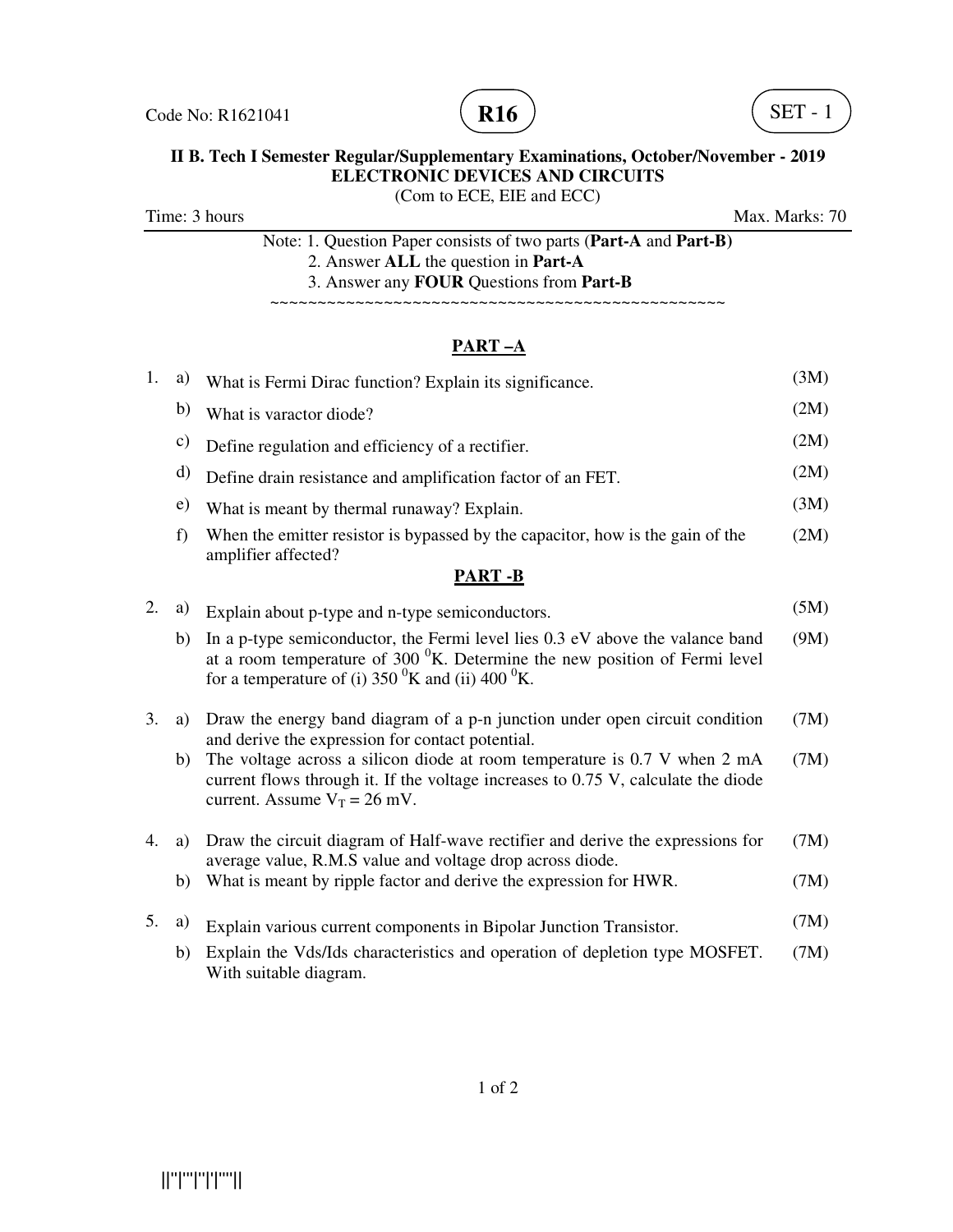# **R16**

$$
SET - 1
$$

- 6. a) (i)What is meant by transistor biasing? Why it is needed? Explain. (ii)Define thermal runaway and thermal stability  $(4+4M)$ 
	- b) Given the device characteristics in figure (a), determine the  $V_{CC}$ ,  $R_C$  and  $R_B$  in figure (b). (6M)



7. Derive the expressions for current gain, input resistance, voltage gain and (14M) output resistance of a common emitter amplifier with an emitter resistance.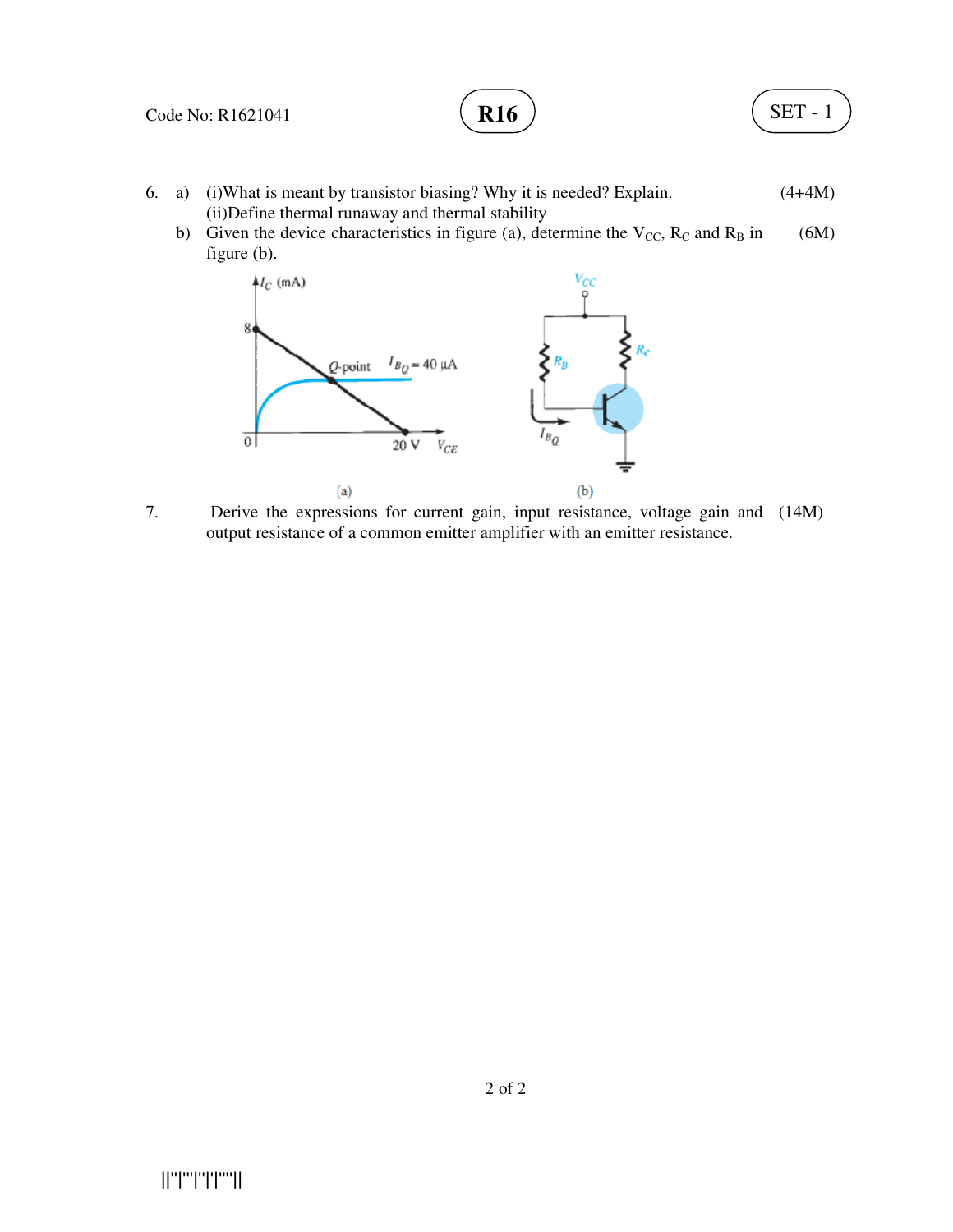



### **II B. Tech I Semester Regular/Supplementary Examinations, October/November - 2019 ELECTRONIC DEVICES AND CIRCUITS**  (Com to ECE, EIE and ECC)

Time: 3 hours Max. Marks: 70

Note: 1. Question Paper consists of two parts (**Part-A** and **Part-B)** 2. Answer **ALL** the question in **Part-A** 3. Answer any **FOUR** Questions from **Part-B**

~~~~~~~~~~~~~~~~~~~~~~~~~~~~~~~~~~~~~~~~~~~~~~~~

## **PART –A**

| 1.            | a)            | Compare drift current and diffusion cuttent.                                                                                                                                                                                                    | (2M) |  |  |
|---------------|---------------|-------------------------------------------------------------------------------------------------------------------------------------------------------------------------------------------------------------------------------------------------|------|--|--|
|               | b)            | What is intrinsic standoff ratio of UJT?                                                                                                                                                                                                        | (2M) |  |  |
|               | $\mathbf{c})$ | Draw FW Bridge rectifier and its output waveform?                                                                                                                                                                                               | (2M) |  |  |
|               | d)            | What is early effect? Mention its effects.                                                                                                                                                                                                      | (3M) |  |  |
|               | e)            | Write the relation between stability factors?                                                                                                                                                                                                   | (2M) |  |  |
|               | f)            | What are the advantages of h-parameters for transistor?                                                                                                                                                                                         | (3M) |  |  |
| <b>PART-B</b> |               |                                                                                                                                                                                                                                                 |      |  |  |
| 2.            | a)            | What is Hall effect? What properties of semiconductor are determined from a<br>Hall effect?                                                                                                                                                     | (7M) |  |  |
|               | b)            | In a N-type semiconductor, the Fermi level lies 0.3 eV below the conduction<br>band at a room temperature of $3000K$ . If the temperature is increased to<br>$360\,^0$ K, Determine the new position of Fermi level.                            | (7M) |  |  |
| 3.            | a)            | Define transition capacitance in a diode and derive the expression for it.                                                                                                                                                                      | (7M) |  |  |
|               | b)            | The reverse saturation current of a silicon PN junction diode is $10 \mu A$ .<br>Calculate the diode current for the forward-bias voltage of 0.6 V at 25 $^0C$ .                                                                                | (7M) |  |  |
| 4.            | a)            | Derive the expression for ripple factor of a full-wave rectifier with capacitor<br>filter.                                                                                                                                                      | (7M) |  |  |
|               | b)            | A diode whose internal resistance is 20 $\Omega$ to supply power to a 1000 $\Omega$ load<br>from 110 V (rms) source of supply. Calculate (a) the peak load current (b) the<br>dc load current (c) the ac load current (d) the dc diode voltage. | (7M) |  |  |
| 5.            | a)            | Explain drain-source characteristics and transfer characteristics of JFET.                                                                                                                                                                      | (7M) |  |  |
|               | b)            | Explain about Ebers-Moll model of a transistor.                                                                                                                                                                                                 | (7M) |  |  |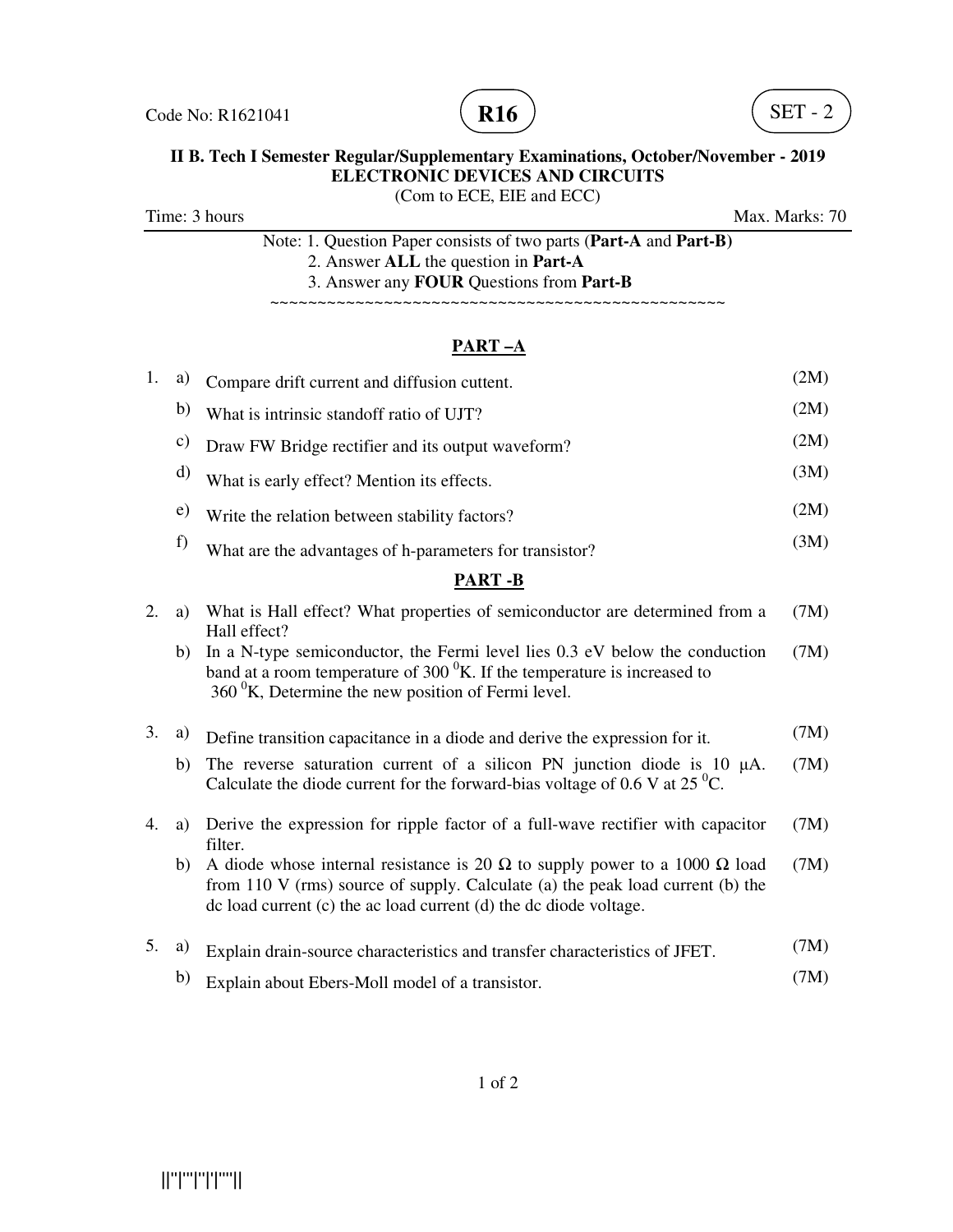#### Code No: R1621041

- 6. a) Explain how the self bias establishes the stable operating point. (7M)
	- b) For the circuit shown below, determine  $I_B$ ,  $I_C$  and  $V_{CE}$ . (7M)



7. Explain about simplified common emitter hybrid model and derive the (14M) expressions for current gain, input impedance, voltage gain and output impedance.

||''|'''|''|'|''''||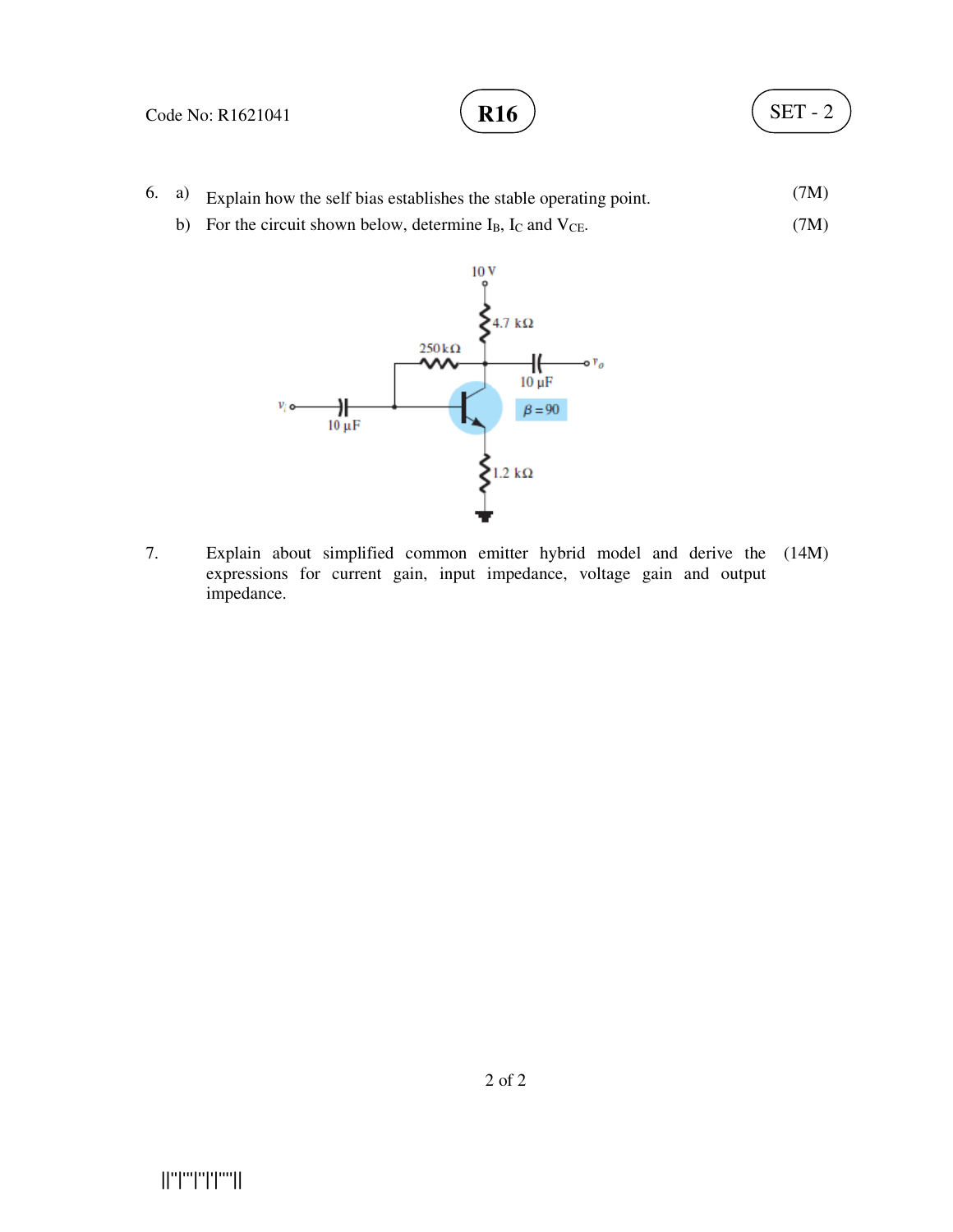



# **II B. Tech I Semester Regular/Supplementary Examinations, October/November - 2019 ELECTRONIC DEVICES AND CIRCUITS**

(Com to ECE, EIE and ECC)

Time: 3 hours Max. Marks: 70

Note: 1. Question Paper consists of two parts (**Part-A** and **Part-B)** 2. Answer **ALL** the question in **Part-A** 3. Answer any **FOUR** Questions from **Part-B**

~~~~~~~~~~~~~~~~~~~~~~~~~~~~~~~~~~~~~~~~~~~~~~~~

# **PART –A**

| 1. | a)            | Draw the energy band diagrams of metals, semiconductors and Insulators.                                                                                                                              | (3M) |
|----|---------------|------------------------------------------------------------------------------------------------------------------------------------------------------------------------------------------------------|------|
|    | b)            | Define static resistance and dynamic resistance of a p-n diode.                                                                                                                                      | (2M) |
|    | $\mathbf{c})$ | Define ripple factor of a rectifier.                                                                                                                                                                 | (2M) |
|    | d)            | Write the working principle of photo transistor.                                                                                                                                                     | (2M) |
|    | e)            | Define operating point.                                                                                                                                                                              | (2M) |
|    | f)            | Compare CE, CB and CC amplifier configurations.                                                                                                                                                      | (3M) |
|    |               | <b>PART-B</b>                                                                                                                                                                                        |      |
| 2. | a)            | What is continuity equation? Explain.                                                                                                                                                                | (7M) |
|    | b)            | With necessary equations, explain the concept of mobility and conductivity.                                                                                                                          | (7M) |
| 3. | a)            | Explain V-I characteristics of a tunnel diode and write its applications.                                                                                                                            | (7M) |
|    | b)            | Determine the diode current at 20 <sup>0</sup> C for a silicon diode with $I_0 = 50$ nA and<br>applied forward bias of 0.6 V. Repeat the same for 30 $\mathrm{^{0}C}$ and comment on the<br>results. | (7M) |
| 4. | a)            | With necessary waveforms, explain the operation of bridge rectifier.                                                                                                                                 | (7M) |
|    | b)            | Show that the maximum dc output power in half-wave rectifier occurs when<br>the load resistance is equals to the diode forward resistance $R_f$ .                                                    | (7M) |
| 5. | a)            | Explain about input and output characteristics of a transistor when it is<br>connected in common emitter configuration.                                                                              | (7M) |
|    | b)            | Discuss the operation of enhancement MOSFET at different regions with<br>suitable figures and equations.                                                                                             | (7M) |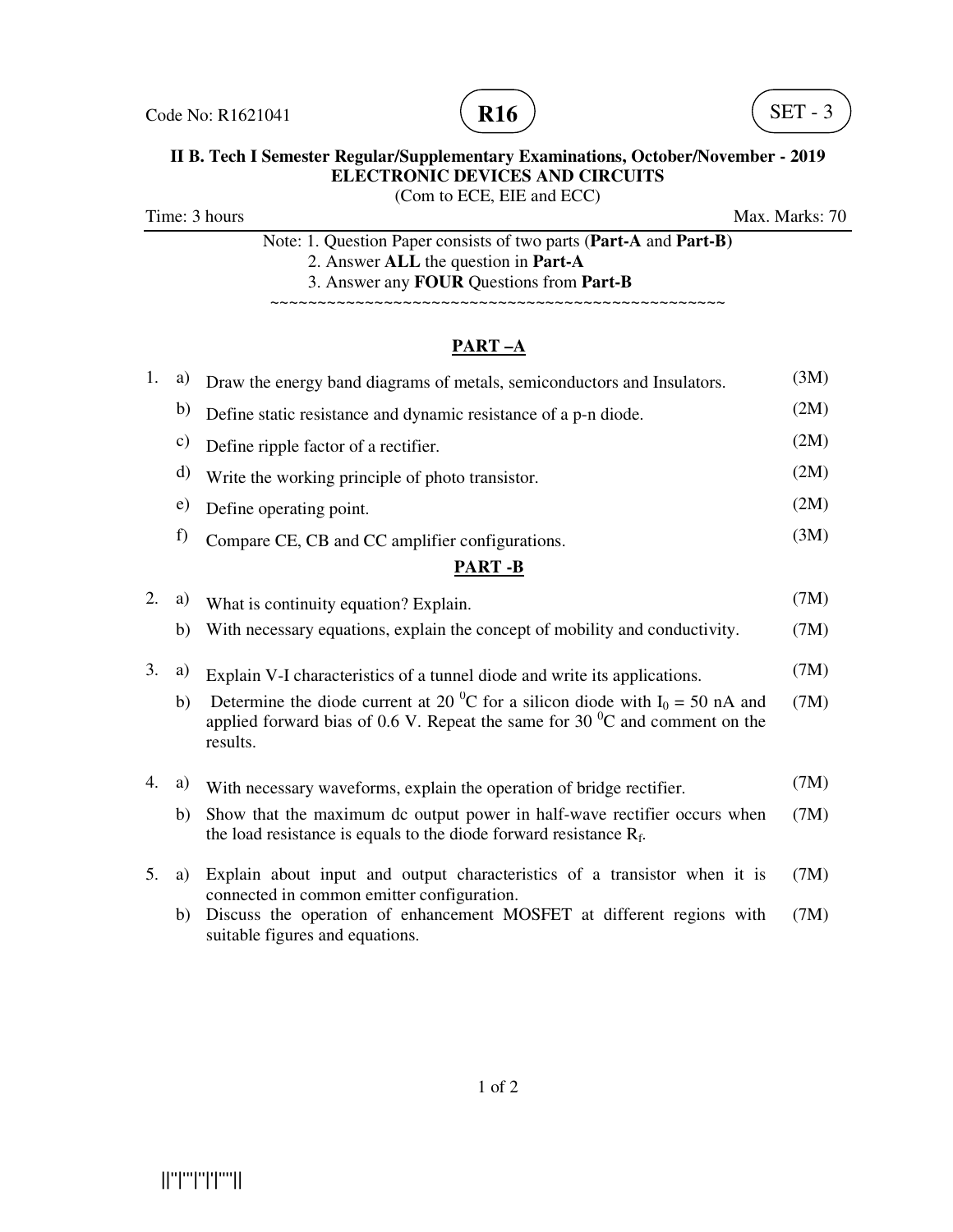

- 6. a) Explain about diode compensation for  $V_{BE}$  and  $I_{CO}$ . (7M)
	- b) For the circuit shown below, determine  $I_B$ ,  $I_C$ ,  $V_{CE}$ ,  $V_B$ ,  $V_C$  and  $V_{BC}$ . (7M)



7. Sketch the circuit of CS amplifier and derive the expression for voltage gain at low frequencies. (14M)